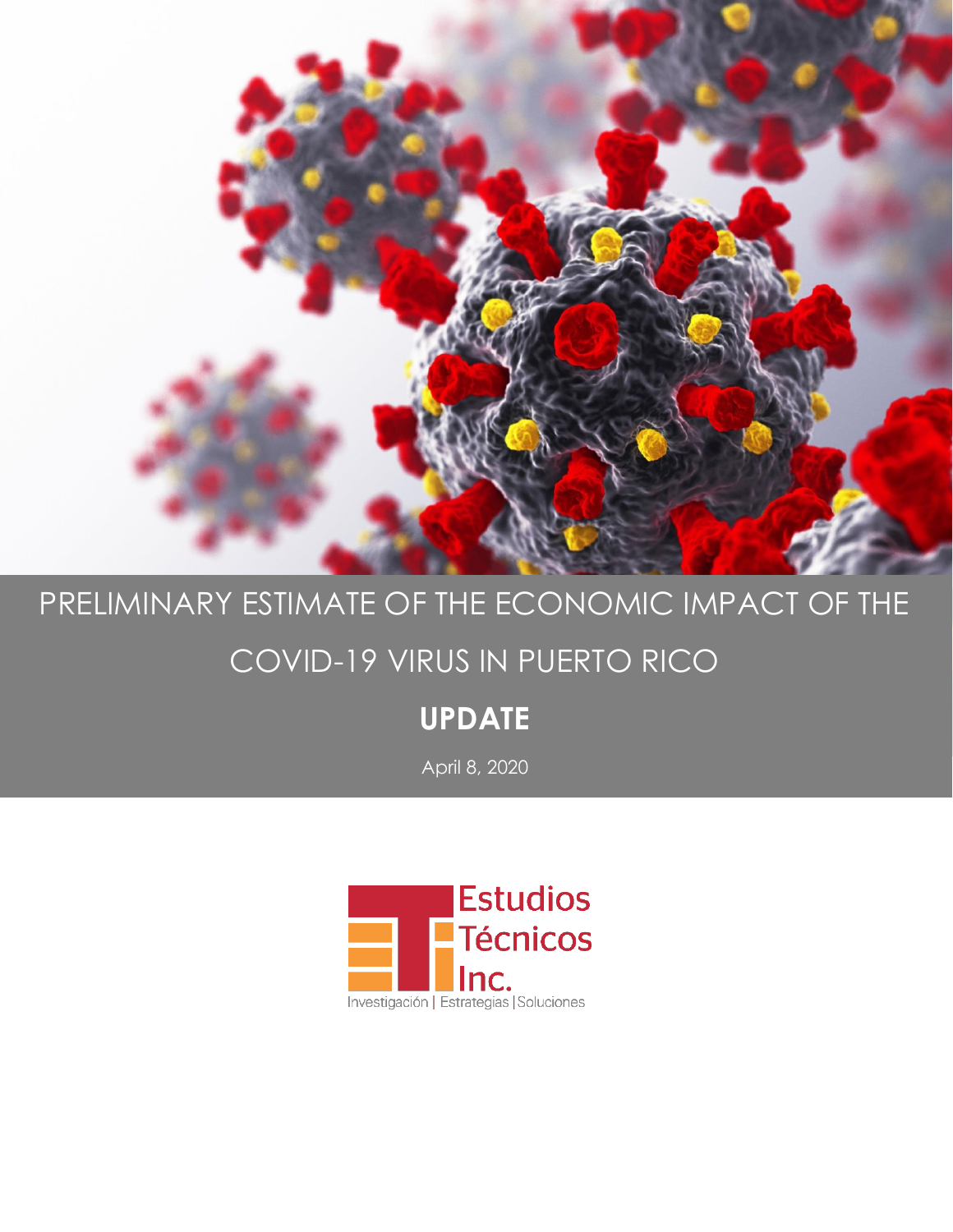#### **PRELIMINARY ESTIMATE OF THE ECONOMIC IMPACT OF THE COVID-19 VIRUS IN PUERTO RICO UPDATE**

On March 26th., Estudios Técnicos, Inc. (ETI) published a preliminary estimate of the aggregate economic impact of the COVID-19 virus. That document included an extensive discussion of the methodology used and the assumptions that underlay the conclusions. It is accessible to interested persons at www.estudiostecnicos.com.

The report estimated direct impacts of \$2.7 billion and \$5.8 billion in total impacts for the remainder of 2020. Federal funding at the time was still not set and no provision was made for the impact of such funds. In uncertain times it is clear that any estimates will be subject to changes as events develop and new and better information is made available.

This is why ETI updated the results by adding the new lockdown and including the overall impact of federal funds. The information on the latter comes from different sources. The Puerto Rico Secretary of the Treasury estimated the number of recipients for the \$1,200 and the \$500 grants, Congressional publications provided the rest of the information on federal grants. The resulting number will most likely be increased, if not during 2020, certainly the following year. The figure of \$3.75 billion reflects our opinion on the COVID-19 related funds that will impact the Island in 2020.

The update provides information on impacts by sector, not included in the March 26 report.

Some changes from the initial estimate of March 26:

- 1) An estimated \$222 million in impacts were added to the healthcare sector, due to the decline in occupation, which affects hospital gross output.
- 2) An estimated \$685 million in direct impacts were also added to the sector, in response to declines in the output of ambulatory health care services such as offices of physicians, dentists, etc.
- 3) Impacts from factory closings were redistributed based on investment, as the construction and manufacturing sectors were the most impacted from this supply-side phenomenon. In contrast, final demand is consumption and retail oriented, which would skew impacts towards those subsectors.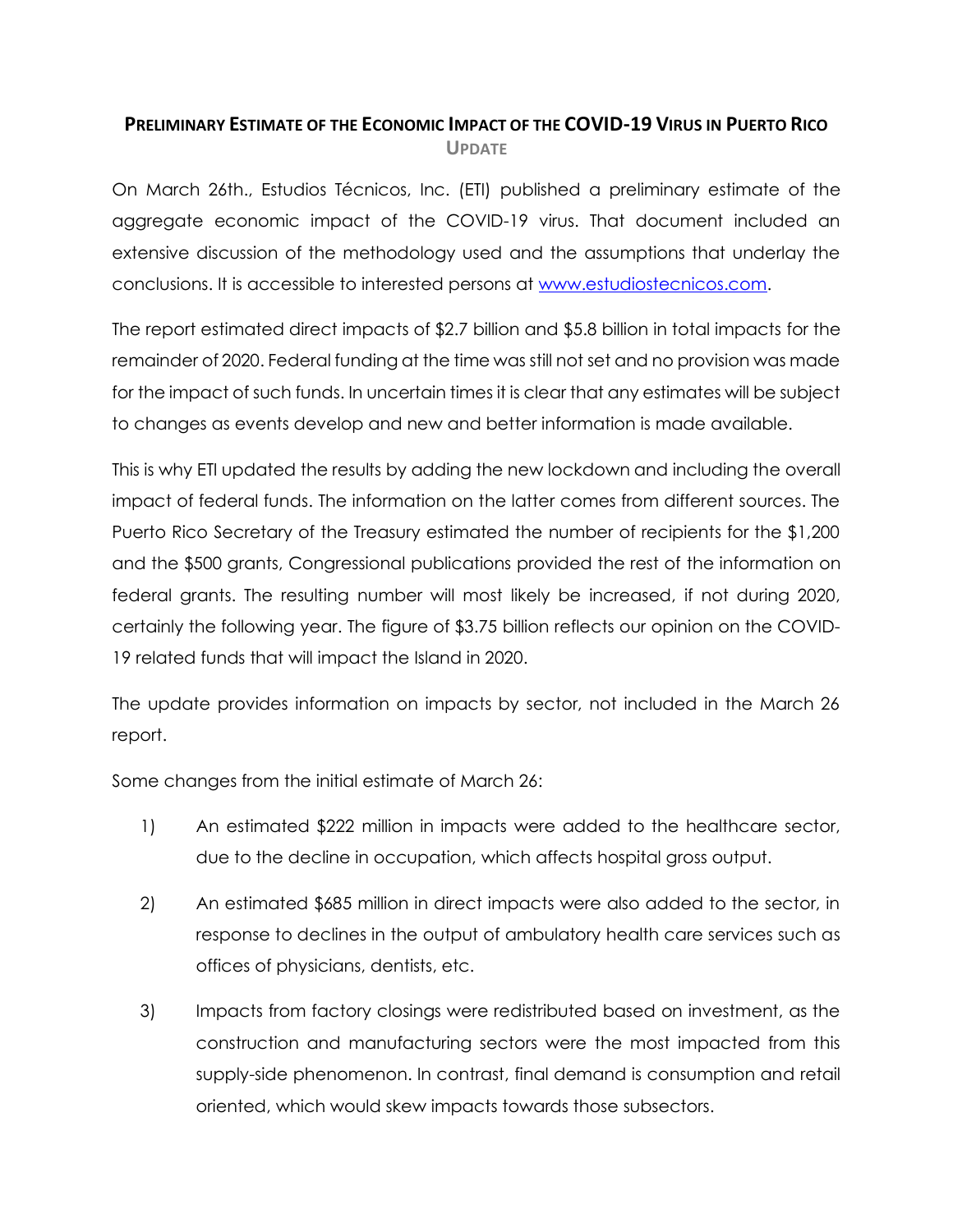- 4) The DMO provided new and more accurate information on the tourism sector that was incorporated in the update's estimate of impact on the sector.
- 5) Likewise, the impact of the decrease in the price of petroleum was also factored in.

There will be further updates as the COVID-19 issue develops. What must be understood is that, as extensive research shows, the impacts of a pandemic can last for years. It is also clear that early social distance measures such as those initiated in Puerto Rico can shorten the impact period and improve results, particularly if accompanied by extensive testing of the population.

| <b>NAICS Sector</b>                                                                          | Impact on<br><b>Economic Output</b> |
|----------------------------------------------------------------------------------------------|-------------------------------------|
| NAICS 11: Agriculture, Forestry, Fishing and Hunting                                         | \$50.4                              |
| NAICS 21: Mining, Quarrying, and Oil and Gas Extraction                                      | \$60.0                              |
| NAICS 22: Utilities                                                                          | \$20.2                              |
| NAICS 23: Construction                                                                       | \$114.2                             |
| NAICS 31-33: Manufacturing                                                                   | \$4,308.8                           |
| NAICS 42-45: Wholesale and Retail                                                            | \$478.1                             |
| NAICS 48-49: Transportation and Warehousing                                                  | \$518.1                             |
| NAICS 51: Information                                                                        | \$391.4                             |
| NAICS 52: Finance and Insurance                                                              | \$320.8                             |
| NAICS 53: Real Estate and Rental and Leasing                                                 | \$406.2                             |
| NAICS 54: Professional, Scientific, and Technical Services                                   | \$48.5                              |
| NAICS 55: Management of Companies and Enterprises                                            | \$0.0                               |
| NAICS 56: Administrative and Support and Waste Management and<br><b>Remediation Services</b> | \$25.5                              |
| NAICS 61: Educational Services                                                               | \$133.6                             |
| NAICS 62: Health Care and Social Assistance                                                  | \$212.3                             |
| NAICS 71: Arts, Entertainment, and Recreation                                                | \$190.6                             |
| NAICS 72: Accommodation and Food Services                                                    | \$787.9                             |
| NAICS 81: Other Services (except Public Administration)                                      | \$97.6                              |
| NAICS 92: Public Administration                                                              | \$112.9                             |
| <b>Direct Impact on the Local Economy</b>                                                    | \$8,277.1                           |
| <b>Minus: Direct Influx of Federal Funding</b>                                               | \$3,500.0                           |
| <b>Equals: Net Direct Impact</b>                                                             | \$4,777.1                           |

The three following tables summarize the results of the update.

#### **DIRECT IMPACTS (\$ MILLIONS)**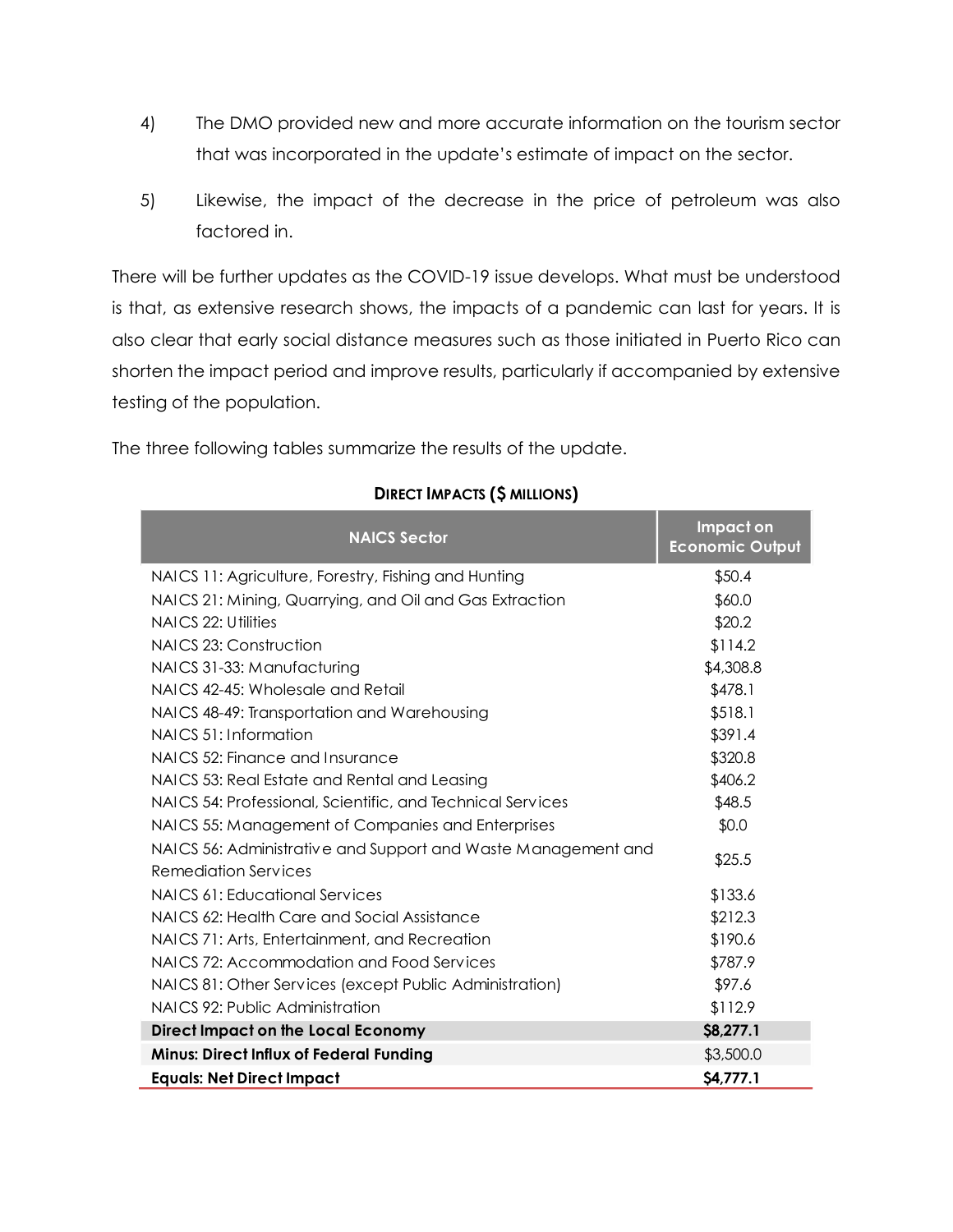| <b>NAICS Sector</b>                                         | Impact on<br><b>Economic Output</b> |
|-------------------------------------------------------------|-------------------------------------|
| NAICS 11: Agriculture, Forestry, Fishing and Hunting        | \$171.5                             |
| NAICS 21: Mining, Quarrying, and Oil and Gas Extraction     | \$74.1                              |
| NAICS 22: Utilities                                         | \$338.9                             |
| NAICS 23: Construction                                      | \$268.7                             |
| NAICS 31-33: Manufacturing                                  | \$8,046.4                           |
| NAICS 42-45: Wholesale and Retail                           | \$2,302.2                           |
| NAICS 48-49: Transportation and Warehousing                 | \$752.6                             |
| NAICS 51: Information                                       | \$697.4                             |
| NAICS 52: Finance and Insurance                             | \$1,054.5                           |
| NAICS 53: Real Estate and Rental and Leasing                | \$460.2                             |
| NAICS 54: Professional, Scientific, and Technical Services  | \$396.4                             |
| NAICS 55: Management of Companies and Enterprises           | \$42.0                              |
| NAICS 56: Administrative and Support and Waste Management a | \$268.1                             |
| NAICS 61: Educational Services                              | \$163.8                             |
| NAICS 62: Health Care and Social Assistance                 | \$733.2                             |
| NAICS 71: Arts, Entertainment, and Recreation               | \$213.5                             |
| NAICS 72: Accommodation and Food Services                   | \$1,539.8                           |
| NAICS 81: Other Services (except Public Administration)     | \$197.3                             |
| NAICS 92: Public Administration                             | \$252.6                             |
| <b>Total Impact on the Local Economy</b>                    | \$17,973.1                          |
| Minus: Total Impact of Influx of Federal Funding            | \$7,050.6                           |
| <b>Equals: Net Impact on the Economy</b>                    | \$10,922.5                          |

#### **TOTAL IMPACTS (\$ MILLIONS)**

The quantities refer to gross outputs in each sector, which do not coincide with the impact in final demand (e.g. GDP or Gross Product) as they include purchases of intermediate inputs. To estimate final demand, an additional exercise rebasing output estimates by sector to final demand equivalents was performed. In it, both price and output modifications were employed to arrive at the GDP-equivalent impact for each of the sectors.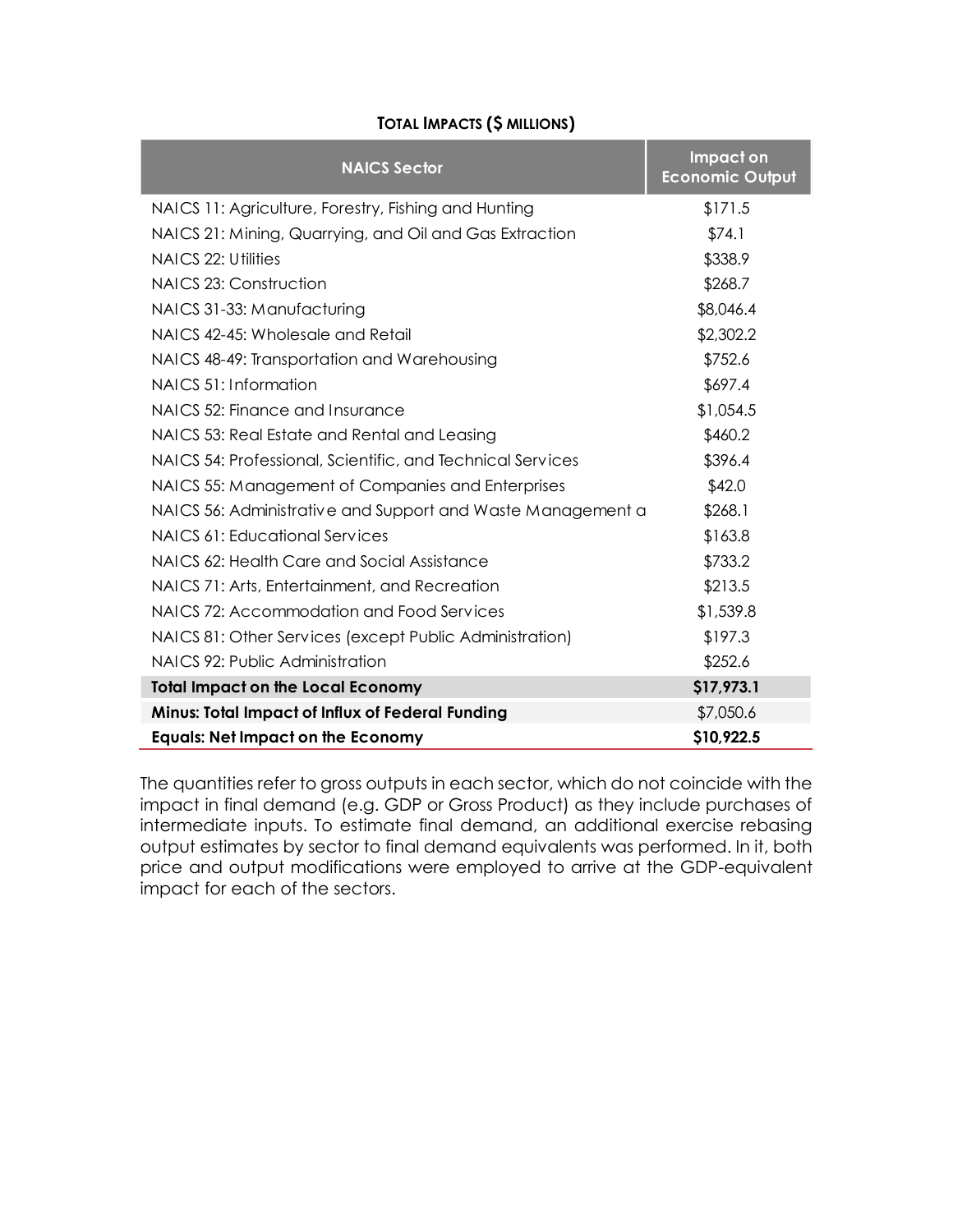### **TOTAL IMPACTS AS % OF SECTOR GDP**

| <b>NAICS Sector</b>                                                                | Impact on<br><b>GDP</b> |
|------------------------------------------------------------------------------------|-------------------------|
| NAICS 11: Agriculture, Forestry, Fishing and Hunting                               | 16.7%                   |
| NAICS 21: Mining, Quarrying, and Oil and Gas Extraction                            | 38.4%                   |
| NAICS 22: Utilities                                                                | 4.9%                    |
| NAICS 23: Construction                                                             | 4.5%                    |
| NAICS 31-33: Manufacturing                                                         | 7.0%                    |
| NAICS 42-45: Wholesale and Retail                                                  | 8.6%                    |
| NAICS 48-49: Transportation and Warehousing                                        | 24.2%                   |
| NAICS 51: Information                                                              | 10.5%                   |
| NAICS 52: Finance and Insurance                                                    | 4.9%                    |
| NAICS 53: Real Estate and Rental and Leasing                                       | 1.7%                    |
| NAICS 54: Professional, Scientific, and Technical Services                         | 8.7%                    |
| NAICS 55: Management of Companies and Enterprises                                  | 11.0%                   |
| NAICS 56: Administrative and Support and Waste Management and Remediation Services | 7.6%                    |
| NAICS 61: Educational Services                                                     | 9.6%                    |
| NAICS 62: Health Care and Social Assistance                                        | 8.3%                    |
| NAICS 71: Arts, Entertainment, and Recreation                                      | 45.9%                   |
| NAICS 72: Accommodation and Food Services                                          | 25.7%                   |
| NAICS 81: Other Services (except Public Administration)                            | 17.0%                   |
| NAICS 92: Public Administration                                                    | 1.3%                    |
| <b>Total</b>                                                                       | 6.5%                    |
| Minus: Total Impact of Influx of Federal Funding                                   | 3.2%                    |
| <b>Equals: Net Impact</b>                                                          | 3.2%                    |

Source: Estimates by Estudios Técnicos, Inc. (April 6, 2020). \*Impacts were originally calculated on the basis of total output, which includes the purchase of intermediate inputs. GDP/GNP, on the other hand, are calculated on the basis of *final demand* for goods and services. To generate this table, Output-Based Impacts were transformed 2007 Dollars of Final Demand (GDP), and compared with 2007 GDP.